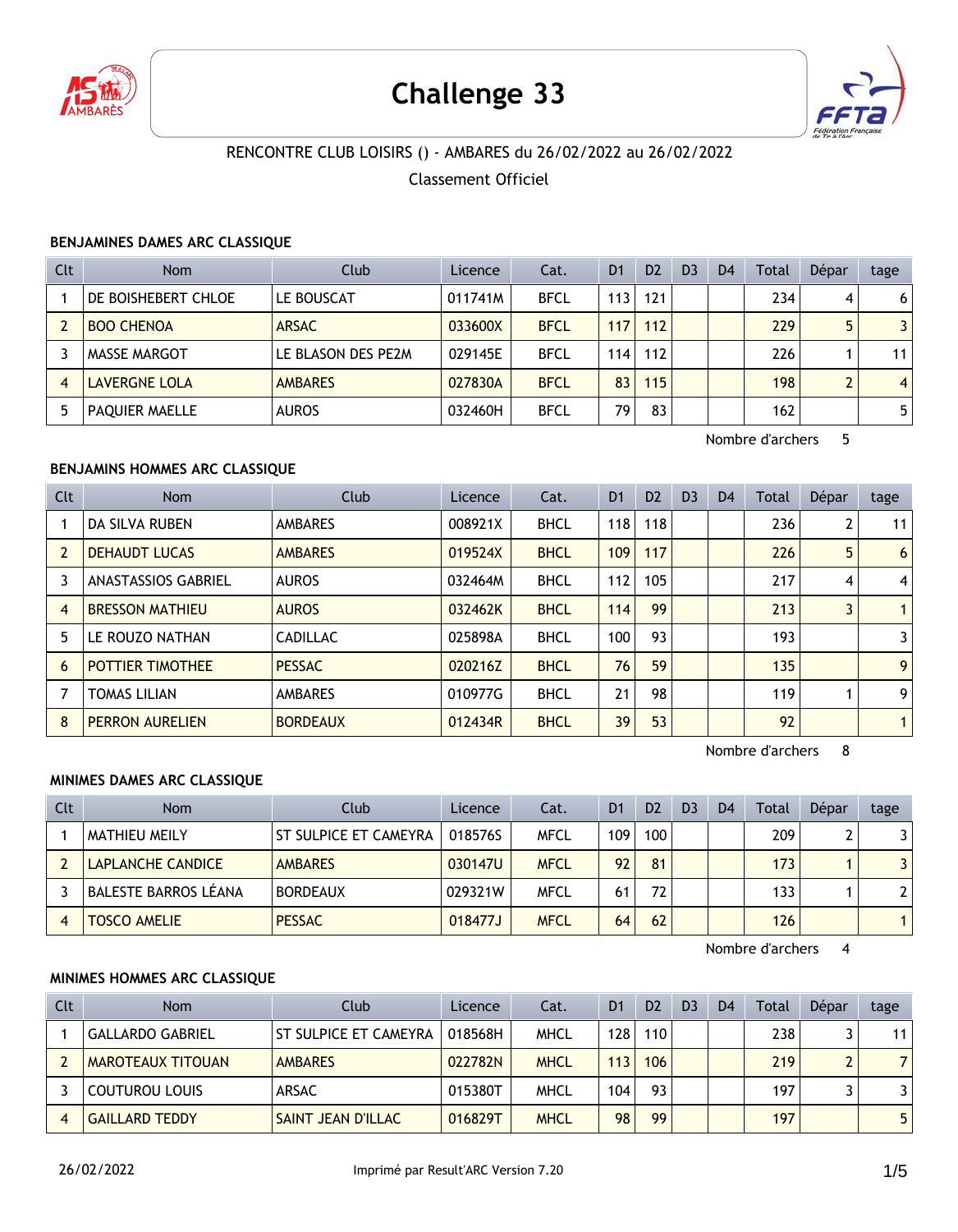| <b>MAXIME</b><br>.iUIL<br>_EMOT | <b>AMBARES</b>           | 027834E | MHCL        | 96 | O <sub>d</sub> |  | דד ו<br>''' |  |
|---------------------------------|--------------------------|---------|-------------|----|----------------|--|-------------|--|
| <b>SENSEY KILYAN</b>            | <b>BASSIN D'ARCACHON</b> | 022289C | <b>MHCL</b> | 70 | $\sim$         |  | 157         |  |

Nombre d'archers 6

## **CADETTES DAMES ARC CLASSIQUE**

| Clt | <b>Nom</b>             | Club                      | Licence | Cat.        | D <sub>1</sub>   | D <sub>2</sub> | D <sub>3</sub> | D <sub>4</sub> | Total | Dépar | tage            |
|-----|------------------------|---------------------------|---------|-------------|------------------|----------------|----------------|----------------|-------|-------|-----------------|
|     | PIGEON LUCIE           | <b>BASSIN D'ARCACHON</b>  | 033065R | CFCL        | 115              | 127            |                |                | 242   |       | 13 <sup>1</sup> |
|     | LOISEL ALICIA          | <b>ANDERNOS LES BAINS</b> | 009002K | <b>CFCL</b> | 112              | 100            |                |                | 212   |       | 7 <sup>1</sup>  |
|     | <b>VOLCK LILI ROSE</b> | LE BLASON DES PE2M        | 027791H | <b>CFCL</b> | 98               | 105            |                |                | 203   |       | 4 <sup>1</sup>  |
|     | <b>CRESPEAU CARLA</b>  | <b>BORDEAUX</b>           | 029332H | CFCL        | 103 <sub>1</sub> | 84             |                |                | 187   |       | 31              |

Nombre d'archers 4

### **CADETS HOMMES ARC CLASSIQUE**

| Clt | <b>Nom</b>               | Club               | Licence | Cat.        | D <sub>1</sub> | D <sub>2</sub> | D <sub>3</sub> | D4 | Total | Dépar | tage           |
|-----|--------------------------|--------------------|---------|-------------|----------------|----------------|----------------|----|-------|-------|----------------|
|     | <b>BOYER BOULON IGOR</b> | <b>BORDEAUX</b>    | 032283R | CHCL        | 108            | 102            |                |    | 210   |       | 2 <sup>1</sup> |
|     | LINET KYLLIAN            | <b>AUROS</b>       | 032454B | <b>CHCL</b> | 100            | 108            |                |    | 208   |       | 5 <sup>1</sup> |
|     | DUTOUYA TIMOTHEE         | ANDERNOS LES BAINS | 016152G | CHCL        | 108            | 90             |                |    | 198   |       | 2 <sup>1</sup> |
| 4   | SICARD JULIEN            | <b>PESSAC</b>      | 020939K | <b>CHCL</b> | 89             | 93             |                |    | 182   |       | 6 <sup>1</sup> |
|     | PEAUDECERF BAPTISTE      | <b>CADILLAC</b>    | 033440Y | CHCL        |                | 52             |                |    | 125   |       |                |

Nombre d'archers 5

#### **JUNIORS DAMES ARC CLASSIQUE**

| Clt | <b>Nom</b>                 | Llub.           | Licence | $\sim$<br>cal. | D <sub>1</sub> | D <sub>2</sub> | D <sub>3</sub> | D <sub>4</sub> | Total | Dépar | tage |
|-----|----------------------------|-----------------|---------|----------------|----------------|----------------|----------------|----------------|-------|-------|------|
|     | <b>FERNANDES ESMERALDA</b> | <b>CADILLAC</b> | 031929F | <b>JFCL</b>    | 107            | 10             |                |                | 247   |       |      |

Nombre d'archers 1

#### **JUNIORS HOMMES ARC CLASSIQUE**

| $\Gamma$<br>uu | <b>Nom</b>                      | Club           | Licence        | $-1$<br>cal. | D <sub>1</sub>               | D <sub>2</sub> | D <sub>3</sub> | D <sub>4</sub> | Total                | Dépar | tage          |
|----------------|---------------------------------|----------------|----------------|--------------|------------------------------|----------------|----------------|----------------|----------------------|-------|---------------|
|                | <b>BAPTISTE</b><br><b>GEMIN</b> | ----<br>CESTAS | 027574X<br>UZ. | <b>JHCL</b>  | 129 <sub>1</sub><br>$\cdots$ | 128            |                |                | 257<br>LJ.<br>$\sim$ | ີ     | $\sim$<br>I 4 |

Nombre d'archers 1

#### **SENIORS 1 DAMES ARC CLASSIQUE**

| C1<br>$\overline{\phantom{a}}$ | Nom                              | Llub.                                   | Licence | $\sim$<br>cal. | D <sub>1</sub> | D <sub>2</sub> | D <sub>3</sub> | D <sub>4</sub> | Total | Dépar | tage |
|--------------------------------|----------------------------------|-----------------------------------------|---------|----------------|----------------|----------------|----------------|----------------|-------|-------|------|
|                                | <b>CLEMENCE</b><br><b>ROBERT</b> | PE <sub>2</sub> M<br>LE BLASON DES<br>ᄔ | 349088U | S1FCL          | $\sim$<br>.    | ر ے            |                |                | 246   |       |      |

Nombre d'archers 1

#### **POUSSINS HOMMES 1° ET 2° ANNEE**

| Clt | <b>Nom</b>                    | Club               | Licence | Cat. | D <sub>1</sub> | D <sub>2</sub> | D <sub>3</sub> | D <sub>4</sub> | Total | Dépar | tage |
|-----|-------------------------------|--------------------|---------|------|----------------|----------------|----------------|----------------|-------|-------|------|
|     | UTRERA MINEUR NOAH            | ARSAC              | 024130D | PHTL | 127            | 121            |                |                | 248   |       | 5.   |
|     | <b>FERRAN-ANTUNES GUILSON</b> | LE BOUSCAT         | 996831M | PHTL | 118            | 128            |                |                | 246   | 8     | 9    |
|     | <b>GENNEVOIS EVAN</b>         | LE BOUSCAT         | 996828J | PHTL | 121            | 118            |                |                | 239   |       | 10   |
|     | <b>MARCETEAU MAEL</b>         | LE BLASON DES PE2M | 027792J | PHTL | 118            | 118            |                |                | 236   | 3     | 5    |
|     | <b>MONNIER ARMAND</b>         | <b>AMBARES</b>     | 016800L | PHTL | 115            | 115            |                |                | 230   | 4     | 6    |
| 6   | <b>LABOUYRIE ENZO</b>         | <b>AMBARES</b>     | 0172195 | PHTL | 114            | 115            |                |                | 229   | 6     | 9    |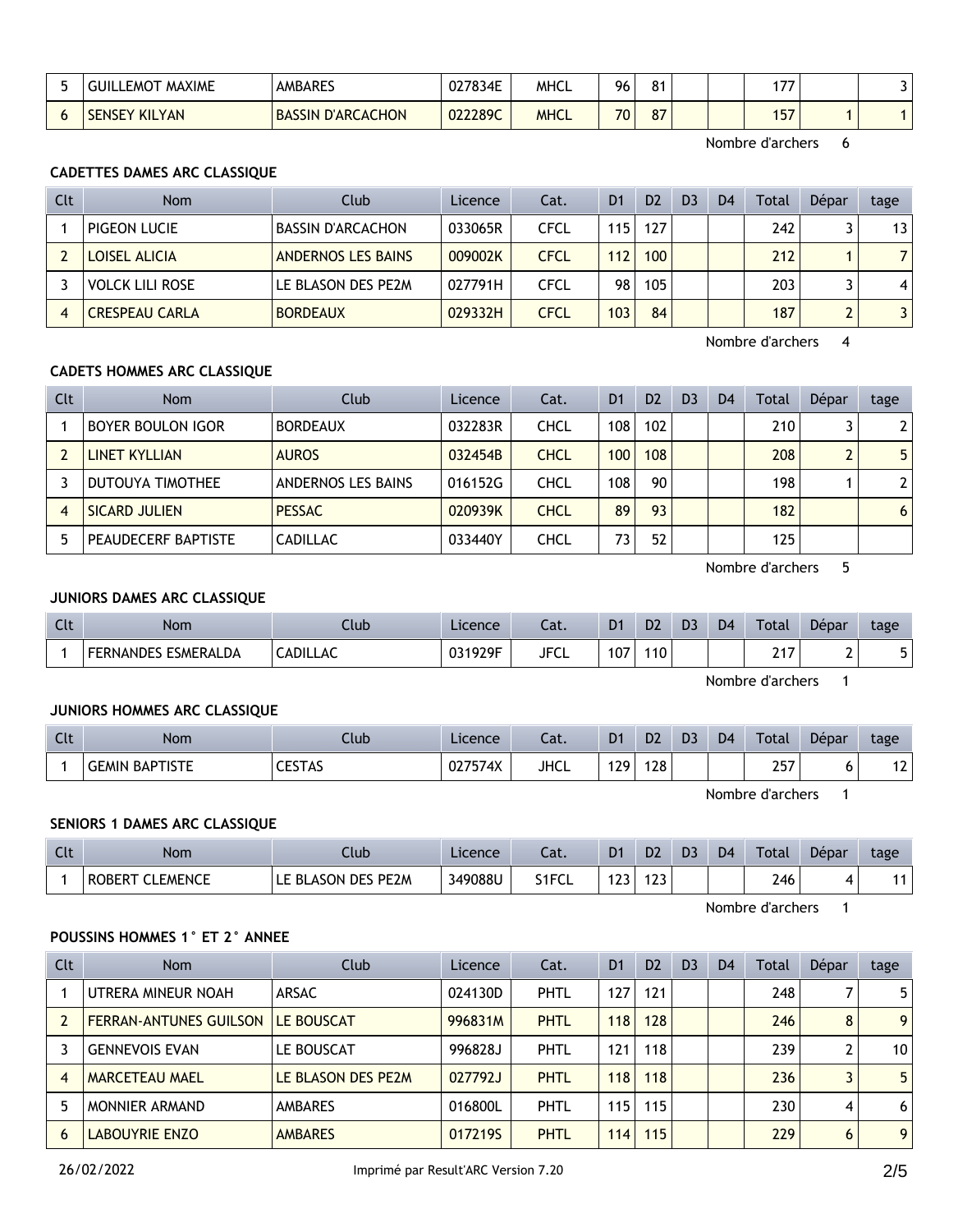| 7               | <b>ITOUA SOHEL</b>                       | <b>AMBARES</b>           | 017205B | <b>PHTL</b> | 110 | 119 |  | 229 | 3              | 6              |
|-----------------|------------------------------------------|--------------------------|---------|-------------|-----|-----|--|-----|----------------|----------------|
| 8               | <b>ARRIETA LIVROZET MERLIN</b>           | <b>AMBARES</b>           | 017777Y | <b>PHTL</b> | 119 | 109 |  | 228 | $\overline{2}$ | 6              |
| 9               | DA SILVA LENAIC                          | LE BOUSCAT               | 008314M | PHTL        | 113 | 113 |  | 226 | 3              | 4              |
| 10 <sup>°</sup> | <b>DEVAUX MATHIEU</b>                    | LE BOUSCAT               | 029512D | <b>PHTL</b> | 113 | 109 |  | 222 | 3              | $\overline{4}$ |
| 11              | LOGAN LAROCHE SACHA                      | <b>CADILLAC</b>          | 030579N | PHTL        | 102 | 90  |  | 192 |                | $\mathbf{1}$   |
| 12              | <b>ARDOIN AWEN</b>                       | <b>AUROS</b>             | 032461J | <b>PHTL</b> | 83  | 108 |  | 191 | $\overline{2}$ | $\overline{4}$ |
| 13              | POUVREAU NATHAN                          | <b>CADILLAC</b>          | 026340F | PHTL        | 100 | 81  |  | 181 |                | 5              |
| 14              | <b>ROBERT FLORENTIN</b>                  | LE BLASON DES PE2M       | 028745V | <b>PHTL</b> | 89  | 87  |  | 176 |                | 5              |
| 15              | RAIDELET NATHAN                          | <b>BASSIN D'ARCACHON</b> | 022251L | PHTL        | 76  | 97  |  | 173 |                | $\overline{2}$ |
| 16              | CHATEAU VACHEY HARRYSO BASSIN D'ARCACHON |                          | 022344M | <b>PHTL</b> | 69  | 102 |  | 171 | 1              | $\overline{3}$ |
| 17              | <b>BIRON MAXENCE</b>                     | LE BLASON DES PE2M       | 028167S | PHTL        | 72  | 88  |  | 160 | 1              |                |
| 18              | BRYJAK JOAQUIM                           | LE BLASON DES PE2M       | 028195X | <b>PHTL</b> | 58  | 92  |  | 150 |                | $\mathbf{1}$   |
| 19              | <b>GAILLARD CLEMENT</b>                  | <b>CESTAS</b>            | 028666J | PHTL        | 65  | 50  |  | 115 |                | 3              |
|                 |                                          |                          |         |             |     |     |  |     |                |                |

Nombre d'archers 19

## **POUSSINS DAMES 1° ET 2° ANNEE**

| <b>Clt</b>     | Nom                       | Club                     | Licence | Cat.        | D <sub>1</sub> | D <sub>2</sub> | D <sub>3</sub> | D <sub>4</sub> | Total | Dépar          | tage           |
|----------------|---------------------------|--------------------------|---------|-------------|----------------|----------------|----------------|----------------|-------|----------------|----------------|
|                | <b>MOGA LAURYNE</b>       | ST SULPICE ET CAMEYRA    | 027876A | <b>PFTL</b> | 122            | 127            |                |                | 249   | 4              | 9 <sup>1</sup> |
| $\overline{2}$ | <b>FAVEREAU ALICIA</b>    | <b>AUROS</b>             | 030528H | <b>PFTL</b> | 120            | 114            |                |                | 234   | 3              | 9 <sup>1</sup> |
| 3              | <b>TOUGNE CAMILLE</b>     | <b>AMBARES</b>           | 016938L | <b>PFTL</b> | 123            | 110            |                |                | 233   | 3              | 9 <sup>1</sup> |
| $\overline{4}$ | <b>LAURICHESSE AMELIE</b> | <b>AMBARES</b>           | 016923V | <b>PFTL</b> | 109            | 123            |                |                | 232   | $\overline{4}$ | 8              |
| 5              | <b>COLIN LUCIE</b>        | <b>BASSIN D'ARCACHON</b> | 022391N | <b>PFTL</b> | 117            | 103            |                |                | 220   |                | 8              |
| 6              | <b>CHATENAY JULIA</b>     | <b>CADILLAC</b>          | 028440N | <b>PFTL</b> | 108            | 109            |                |                | 217   |                | 6              |
| 7              | KASSIOUI MARYAM           | LE BOUSCAT               | 032550F | <b>PFTL</b> | 103            | 106            |                |                | 209   |                | 4              |
| 8              | <b>ROLLAND ELENA</b>      | <b>AMBARES</b>           | 017210G | <b>PFTL</b> | 118            | 88             |                |                | 206   | $\overline{2}$ | 5              |
| 9              | <b>GIROUX ALICE</b>       | <b>AUROS</b>             | 036798Y | <b>PFTL</b> | 98             | 107            |                |                | 205   | 3              | $\vert$        |
| 10             | <b>BROSSETTE JUSTINE</b>  | <b>BASSIN D'ARCACHON</b> | 034318C | <b>PFTL</b> | 107            | 94             |                |                | 201   | $\overline{2}$ | 3              |
| 11             | <b>ANTIGNY LYS</b>        | LE BLASON DES PE2M       | 028138K | PFTL        | 75             | 103            |                |                | 178   | $\mathbf{2}$   | 4 <sup>1</sup> |

Nombre d'archers 11

## **ADULTES HOMMES**

| Clt            | <b>Nom</b>                | Club                  | Licence | Cat.               | D <sub>1</sub> | D <sub>2</sub> | D <sub>3</sub> | D <sub>4</sub> | Total | Dépar | tage           |
|----------------|---------------------------|-----------------------|---------|--------------------|----------------|----------------|----------------|----------------|-------|-------|----------------|
|                | <b>BORNE NICOLAS</b>      | <b>AMBARES</b>        | 012133N | S2HTL              | 140            | 134            |                |                | 274   | 12    | 12             |
| $\overline{2}$ | <b>GALLARDO PASCAL</b>    | ST SULPICE ET CAMEYRA | 021718G | S <sub>2</sub> HTL | 135            | 128            |                |                | 263   | 8     | 15             |
|                | <b>GUIBERT GABRIEL</b>    | LE BLASON DES PE2M    | 014151G | S2HTL              | 127            | 135            |                |                | 262   | 10    | 9              |
| $\overline{4}$ | <b>MONDOT MARVIN</b>      | <b>CESTAS</b>         | 028663F | S <sub>1</sub> HTL | 133            | 127            |                |                | 260   | 5     | 13             |
| 5              | MARCETEAU DAVID           | LE BLASON DES PE2M    | 027793K | S2HTL              | 125            | 126            |                |                | 251   | 5     | 11             |
| 6              | <b>ALHALLAK AYMAN</b>     | LE BOUSCAT            | 028890C | S <sub>1</sub> HTL | 129            | 121            |                |                | 250   | 6     | 10             |
|                | <b>FERRE JEAN ANTOINE</b> | LEOGNAN               | 013474W | S2HTL              | 123            | 123            |                |                | 246   | 4     | 9              |
| 8              | <b>FOURTON ROBIN</b>      | <b>MERIGNAC</b>       | 017763H | S <sub>1</sub> HTL | 127            | 114            |                |                | 241   | 6     | $\overline{7}$ |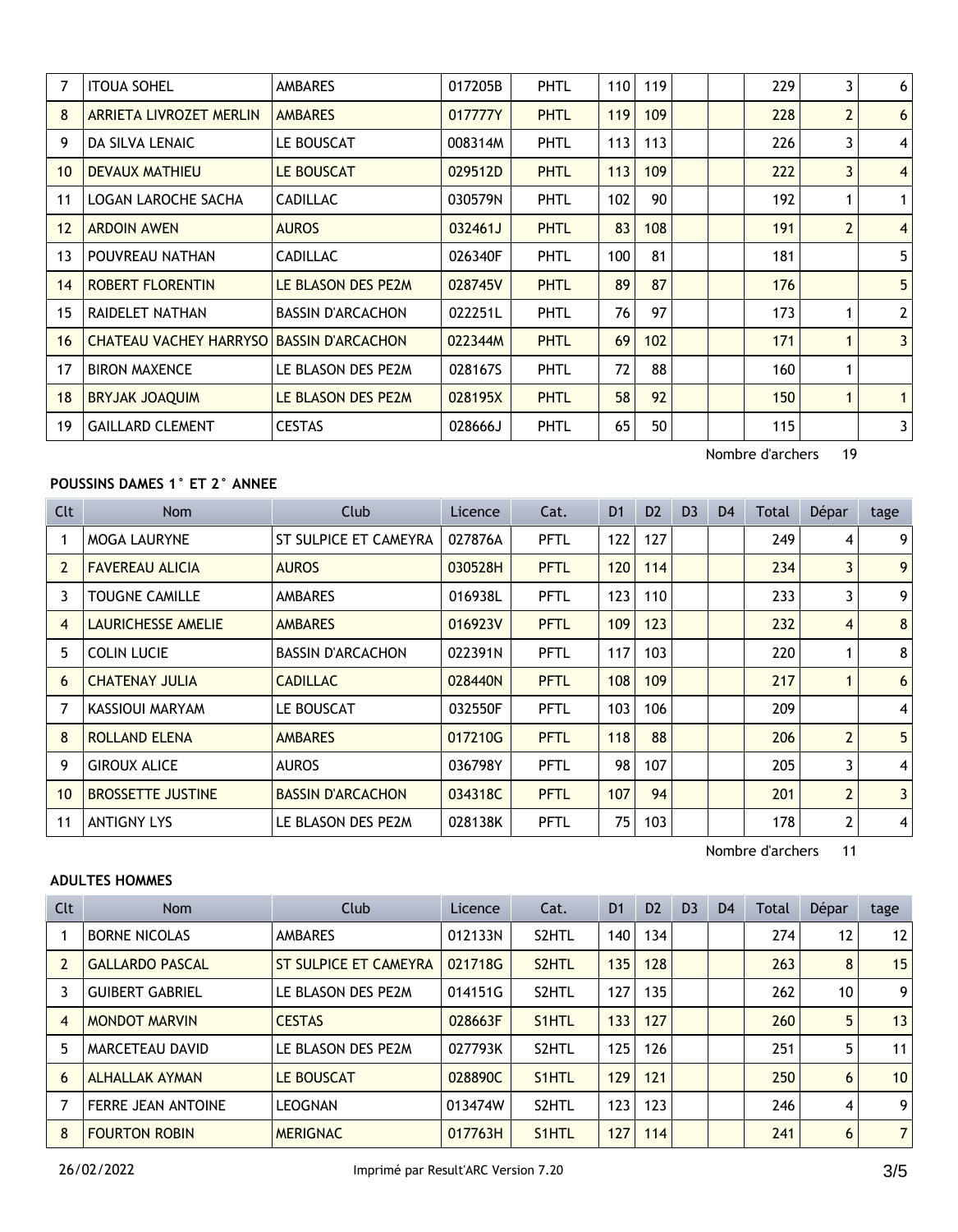| 9               | <b>ARDOUIN GHISLAIN</b>   | LE BLASON DES PE2M | 027969B | S2HTL              | 120 | 121 |                  | 241 | 3                       | 12                      |
|-----------------|---------------------------|--------------------|---------|--------------------|-----|-----|------------------|-----|-------------------------|-------------------------|
| 10 <sup>°</sup> | <b>LEBON MIKE</b>         | <b>BORDEAUX</b>    | 029359M | S2HTL              | 119 | 121 |                  | 240 | $\overline{\mathbf{3}}$ | 6 <sup>1</sup>          |
| 11              | <b>BERTIN DENIS</b>       | LE BOUSCAT         | 029731S | S3HTL              | 129 | 110 |                  | 239 | 5                       | 9 <sup>1</sup>          |
| 12              | <b>CRESPEAU LAURENT</b>   | <b>BORDEAUX</b>    | 029334K | S2HTL              | 126 | 109 |                  | 235 | $\overline{3}$          | 10                      |
| 13              | PEYOT LAURENT             | <b>AMBARES</b>     | 008337M | S2HTL              | 116 | 118 |                  | 234 | 6                       | 5 <sup>1</sup>          |
| 14              | <b>PATE ERIC</b>          | <b>LEOGNAN</b>     | 012188Y | S <sub>2</sub> HTL | 127 | 103 |                  | 230 | $\overline{4}$          | 9 <sup>1</sup>          |
| 15              | <b>DAUCHY GUILLAUME</b>   | <b>AMBARES</b>     | 027845S | S2HTL              | 110 | 112 |                  | 222 | $\overline{7}$          |                         |
| 16              | <b>BOUTIN FREDERIC</b>    | <b>AMBARES</b>     | 012539E | S2HTL              | 119 | 102 |                  | 221 | $\overline{3}$          | 7 <sup>1</sup>          |
| 17              | <b>FILLERE VINCENT</b>    | <b>LEOGNAN</b>     | 025656M | S2HTL              | 113 | 106 |                  | 219 | $\overline{2}$          | 8 <sup>1</sup>          |
| 18              | <b>DECELLE BENJAMIN</b>   | LE BLASON DES PE2M | 030912A | S2HTL              | 107 | 112 |                  | 219 | $\mathbf{1}$            | 7 <sup>1</sup>          |
| 19              | <b>MONNIER REMI</b>       | <b>AMBARES</b>     | 016802N | S2HTL              | 113 | 105 |                  | 218 | 4                       | 6 <sup>1</sup>          |
| 20              | <b>MERESSE PATRICE</b>    | <b>CESTAS</b>      | 028321J | S3HTL              | 117 | 98  |                  | 215 | $\overline{2}$          | 6 <sup>1</sup>          |
| 21              | <b>DUJARDIN SEBASTIEN</b> | <b>CADILLAC</b>    | 036731A | S1HTL              | 99  | 108 |                  | 207 | 1                       | 8 <sup>1</sup>          |
| 22              | <b>CARDE BASTIEN</b>      | LE BOUSCAT         | 028886Y | S1HTL              | 106 | 92  |                  | 198 |                         | 5 <sup>1</sup>          |
| 23              | SUWANKAISORN BANYONG      | <b>BORDEAUX</b>    | 029997F | S1HTL              | 102 | 90  |                  | 192 |                         | 6 <sup>1</sup>          |
| 24              | <b>ESCALERE CLAUDE</b>    | <b>LEOGNAN</b>     | 011802D | S3HTL              | 92  | 88  |                  | 180 |                         | 3 <sup>1</sup>          |
| 25              | <b>GONTHIER MAXIME</b>    | LE BOUSCAT         | 026456G | S1HTL              | 86  | 86  |                  | 172 | $\overline{2}$          | $\vert$                 |
| 26              | <b>PALLAS KEVIN</b>       | <b>AMBARES</b>     | 029528W | S1HTL              | 84  | 87  |                  | 171 | $\overline{2}$          | 5 <sup>1</sup>          |
| 27              | POTTIER FREDERIC          | <b>PESSAC</b>      | 020223G | S2HTL              | 74  | 91  |                  | 165 | 1                       | 3 <sup>1</sup>          |
| 28              | <b>TOSCO FREDERIC</b>     | <b>PESSAC</b>      | 018471C | S2HTL              | 61  | 96  |                  | 157 | $\mathbf{1}$            | 1                       |
| 29              | <b>BANET JEAN LOUIS</b>   | <b>BORDEAUX</b>    | 029327C | S1HTL              | 42  | 75  |                  | 117 | $\mathbf 1$             | $\overline{\mathbf{3}}$ |
|                 |                           |                    |         |                    |     |     | Nombre d'archers |     | 29                      |                         |

#### **ADULTES FEMMES**

| <b>Clt</b> | <b>Nom</b>             | Club                  | Licence | Cat.               | D <sub>1</sub> | D <sub>2</sub> | D <sub>3</sub> | D <sub>4</sub> | Total | Dépar                 | tage           |
|------------|------------------------|-----------------------|---------|--------------------|----------------|----------------|----------------|----------------|-------|-----------------------|----------------|
|            | PILET ANABEL           | <b>MERIGNAC</b>       | 015651M | S <sub>2</sub> FTL | 118            | 119            |                |                | 237   |                       | 9              |
| 2          | <b>DOMENECH SYLVIE</b> | ST SULPICE ET CAMEYRA | 010746F | S3FTL              | 107            | 127            |                |                | 234   | 4                     | 8              |
| 3          | <b>ALVES CHRISTINA</b> | <b>CESTAS</b>         | 028275J | S <sub>2</sub> FTL | 107            | 119            |                |                | 226   | 5.                    | 5              |
| 4          | <b>GEMIN LAURENCE</b>  | <b>CESTAS</b>         | 027572V | S <sub>2</sub> FTL | 99             | 122            |                |                | 221   | 3                     | $\overline{4}$ |
| 5          | SEINTOUIL EMMA         | LE BOUSCAT            | 032519X | S1FTL              | 111            | 97             |                |                | 208   |                       | 2              |
| 6          | <b>ARDOIN CELINE</b>   | <b>AUROS</b>          | 036088B | S1FTL              | 87             | 120            |                |                | 207   | 3                     | 6              |
|            | <b>GUENA LAURIANE</b>  | LE BOUSCAT            | 032520Y | S1FTL              | 95             | 96             |                |                | 191   |                       | 3              |
| 8          | <b>DIJON JOSETTE</b>   | LE BOUSCAT            | 032517V | S3FTL              | 105            | 77             |                |                | 182   |                       |                |
| 9          | <b>DEJEAN AURELIE</b>  | LE BOUSCAT            | 026460L | S1FTL              | 81             | 99             |                |                | 180   | $\mathbf{2}^{\prime}$ | 6              |
| 10         | <b>CAZEAU CÉLINE</b>   | <b>BORDEAUX</b>       | 030803G | S2FTL              | 38             | 50             |                |                | 88    |                       |                |

Nombre d'archers 10

# **POULIES MIXTE**

| $\sim$<br><b>LIL</b> | <b>Nom</b>             | Club            | Licence | - 1<br>cal. | D <sub>1</sub> | D <sub>2</sub>    | D3 | D <sub>4</sub> | <b>Total</b> | Dépar | tage |
|----------------------|------------------------|-----------------|---------|-------------|----------------|-------------------|----|----------------|--------------|-------|------|
|                      | PAULO<br><b>VENGUD</b> | <b>CADILLAC</b> | 026280R | S1HTL       | つに<br>. J J    | $\lambda$<br>l Z6 |    |                | 26<br>$\sim$ |       | 19   |